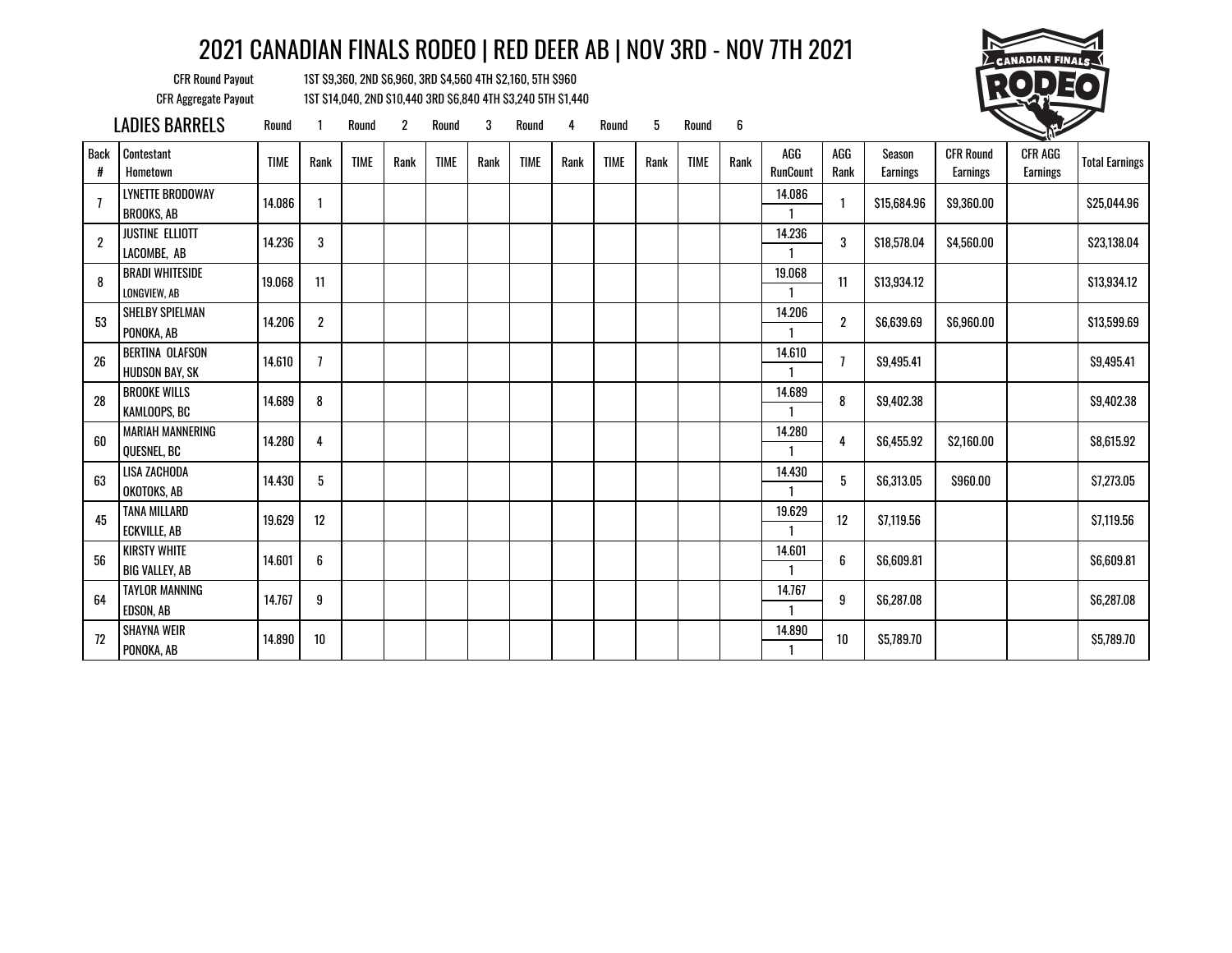CFR Round Payout 1ST \$9,360, 2ND \$6,960, 3RD \$4,560 4TH \$2,160, 5TH \$960 CFR Aggregate Payout 1ST \$14,040, 2ND \$10,440 3RD \$6,840 4TH \$3,240 5TH \$1,440



|                  | <b>BAREBACK</b>        | Round                 |            | Round                 | $\overline{2}$ | Round                 | 3    | Round                 | 4    | Round                 | 5    | Round                 | 6    |                         |                |                    |                                     | <b>CONTROLLER</b>          |                       |
|------------------|------------------------|-----------------------|------------|-----------------------|----------------|-----------------------|------|-----------------------|------|-----------------------|------|-----------------------|------|-------------------------|----------------|--------------------|-------------------------------------|----------------------------|-----------------------|
| <b>Back</b><br># | Contestant<br>Hometown | Score<br><b>Stock</b> | Rank       | Score<br><b>Stock</b> | Rank           | Score<br><b>Stock</b> | Rank | Score<br><b>Stock</b> | Rank | Score<br><b>Stock</b> | Rank | Score<br><b>Stock</b> | Rank | AGG<br><b>HeadCount</b> | AGG<br>Rank    | Season<br>Earnings | <b>CFR Round</b><br><b>Earnings</b> | CFR AGG<br><b>Earnings</b> | <b>Total Earnings</b> |
| 57               | <b>CLINT LAYE</b>      | 87.25                 |            |                       |                |                       |      |                       |      |                       |      |                       |      | 87.25                   |                | \$6,471.95         | \$9,360.00                          |                            | \$15,831.95           |
|                  | CADOGAN, AB            | 234                   |            | 228                   |                |                       |      |                       |      |                       |      |                       |      |                         |                |                    |                                     |                            |                       |
| 12               | <b>DANTAN BERTSCH</b>  | 81.50                 |            |                       |                |                       |      |                       |      |                       |      |                       |      | 81.50                   | 7              | \$13,494.59        |                                     |                            | \$13,494.59           |
|                  | TOMPKINS, SK           | 200                   |            | 229                   |                |                       |      |                       |      |                       |      |                       |      |                         |                |                    |                                     |                            |                       |
| 15               | <b>COLE GOODINE</b>    | 78.75                 | 8          |                       |                |                       |      |                       |      |                       |      |                       |      | 78.75                   | 8              | \$12,973.93        |                                     |                            | \$12,973.93           |
|                  | CARBON, AB             | 243                   |            | 224                   |                |                       |      |                       |      |                       |      |                       |      |                         |                |                    |                                     |                            |                       |
| 79               | <b>KY MARSHALL</b>     | 86.75                 | 2          |                       |                |                       |      |                       |      |                       |      |                       |      | 86.75                   | $\overline{2}$ | \$5.407.54         | \$6,960.00                          |                            | \$12,367.54           |
|                  | <b>BOWDEN, AB</b>      | 245                   |            | 210                   |                |                       |      |                       |      |                       |      |                       |      |                         |                |                    |                                     |                            |                       |
| 62               | LINDEN WOODS           | 86.00                 | 3          |                       |                |                       |      |                       |      |                       |      |                       |      | 86.00                   | 3              | \$6,383.67         | \$4,560.00                          |                            | \$10,943.67           |
|                  | HIGH RIVER, AB         | 209                   |            | 211                   |                |                       |      |                       |      |                       |      |                       |      |                         |                |                    |                                     |                            |                       |
| 29               | <b>STRAWBS JONES</b>   | 82.50                 | 6          |                       |                |                       |      |                       |      |                       |      |                       |      | 82.50                   | 6              | \$9,276.66         |                                     |                            | \$9,276.66            |
|                  | CLERMONT, QLD, AUS     | 207                   |            | 214                   |                |                       |      |                       |      |                       |      |                       |      | $\mathbf{1}$            |                |                    |                                     |                            |                       |
| 77               | JAKE VOLD              | 83.50                 | 4          |                       |                |                       |      |                       |      |                       |      |                       |      | 83.50                   | 4              | \$5,434.88         | \$2,160.00                          |                            | \$7,594.88            |
|                  | <b>CARSTAIRS, AB</b>   | 238                   |            | 202                   |                |                       |      |                       |      |                       |      |                       |      |                         |                |                    |                                     |                            |                       |
| 66               | <b>TATE MACDONALD</b>  | BO                    |            |                       |                |                       |      |                       |      |                       |      |                       |      |                         |                | \$6,064.94         |                                     |                            | \$6,064.94            |
|                  | STRATHMOTE, AB         | 239                   |            | 213                   |                |                       |      |                       |      |                       |      |                       |      |                         |                |                    |                                     |                            |                       |
| 73               | <b>COLIN ADAMS</b>     | 74.25                 | <b>T10</b> |                       |                |                       |      |                       |      |                       |      |                       |      | 74.25                   | <b>T10</b>     | \$5,640.61         |                                     |                            | \$5,640.61            |
|                  | DELORAINE, MB          | 235                   |            | 223                   |                |                       |      |                       |      |                       |      |                       |      |                         |                |                    |                                     |                            |                       |
| 92               | <b>TY TAYPOTAT</b>     | 82.75                 |            |                       |                |                       |      |                       |      |                       |      |                       |      | 82.75                   |                |                    |                                     |                            |                       |
|                  | NANTON, AB             | 227                   | 5          | 215                   |                |                       |      |                       |      |                       |      |                       |      |                         | 5              | \$4,022.15         | \$960.00                            |                            | \$4,982.15            |
| 89               | <b>WYATT MAINES</b>    | 74.25                 |            |                       |                |                       |      |                       |      |                       |      |                       |      | 74.25                   |                |                    |                                     |                            |                       |
|                  | <b>MAPLE CREEK, SK</b> | 233                   | <b>T10</b> | 201                   |                |                       |      |                       |      |                       |      |                       |      |                         | <b>T10</b>     | \$4,228.81         |                                     |                            | \$4,228.81            |
|                  | <b>DYLAN BILTON</b>    | 75.50                 |            |                       |                |                       |      |                       |      |                       |      |                       |      | 75.50                   |                |                    |                                     |                            |                       |
| 111              | RED DEER COUNTY, AB    | 208                   | 9          | 212                   |                |                       |      |                       |      |                       |      |                       |      |                         | 9              | \$3,099.94         |                                     |                            | \$3,099.94            |

209~CALGARY STAMPEDE C-15 CINCY WHITNEY 219~CALGARY STAMPEDE Z-51 ZULU WARRIOR 229~LEGEND RODEO STOCK 286 CRITICAL SMILE 239~OUTLAW BUCKERS V142 BLUE WINGS

200~BIG STONE RODEO 0 MOONLIGHT CRUSH 210~CALGARY STAMPEDE S-77 SOAP BUBBLES 220~CALGARY STAMPEDE A-47 ARBITRATOR JOE 230~LEGEND RODEO STOCK 885 CANDY SMILE 240~OUTLAW BUCKERS S91 AMERICAN THUMPER 208~CALGARY STAMPEDE B-16 BOMB CHERRY 218~CALGARY STAMPEDE Y-92 YIPPEE KIBITZ 228~LEGEND RODEO STOCK 156 ILLEGAL SMILE 238~OUTLAW BUCKERS L10 BUCK WHEAT

201~BIG STONE RODEO 313 MAYHEM 211~CALGARY STAMPEDE W-38 WELCOME DELIVERY 221~CALGARY STAMPEDE A-91 AGENT LYNX 231~LEGEND RODEO STOCK 568 IMPERIAL BEACH 241~OUTLAW BUCKERS C19 FREE SHIPPING 202~BIG STONE RODEO 48 FIRED UP 212~CALGARY STAMPEDE X-9 XPLOSIV SKIES 222~CALGARY STAMPEDE C-55 CAGED WARRIOR 232~LEGEND RODEO STOCK 731 GARDEN PARTY 242~OUTLAW BUCKERS W869 ZIP CODE 203~-C5 RODEO COMPANY F21 BLACK STRAP 213~CALGARY STAMPEDE C-16 CHOKE CHERRY 223~CALGARY STAMPEDE Y-5 YOU SEE ME 233~MACZA PRO RODEO 311 DIRTY LOOKS 243~SAWYER PRO RODEO 122 TURN BACK TIME 204~-C5 RODEO COMPANY 44- SESAME STREET 214~CALGARY STAMPEDE P-65 PRINCESS WARRIOR 224~DUANE KESLER RODEO 96 NIGHT LIFE 234~MACZA PRO RODEO 1 LUCKY DRAW 244~SAWYER PRO RODEO Z-19 LEGACY 205~-C5 RODEO COMPANY 601 BLACK FEATHERS 215~CALGARY STAMPEDE B-45 BUCKING KNIGHT 225~DUFFY RODEO 420 BAY MOON 235~MACZA PRO RODEO 6 STEELY DAN 245~VOLD RODEO 838 MUCHO DINERO 206~-C5 RODEO COMPANY 520 SUNDAY SINNER 216~CALGARY STAMPEDE Z-16 ZIG ZAG CHERRY 226~DUFFY RODEO 213 BLUE BANANAS 236~MACZA PRO RODEO 118 OLS TUBS STEVIE KNICKS 246~VOLD RODEO 971 THE RITZ 207~CALGARY STAMPEDE B-12 BIG TIMIN HOUSTON 217~CALGARY STAMPEDE T-19 TOOTSIE ROLL 227~LEGEND RODEO STOCK 552 DOUBLE DIPPIN 237~MACZA PRO RODEO 43 IM A WINNER 247~VOLD RODEO 73 TRUE GRIT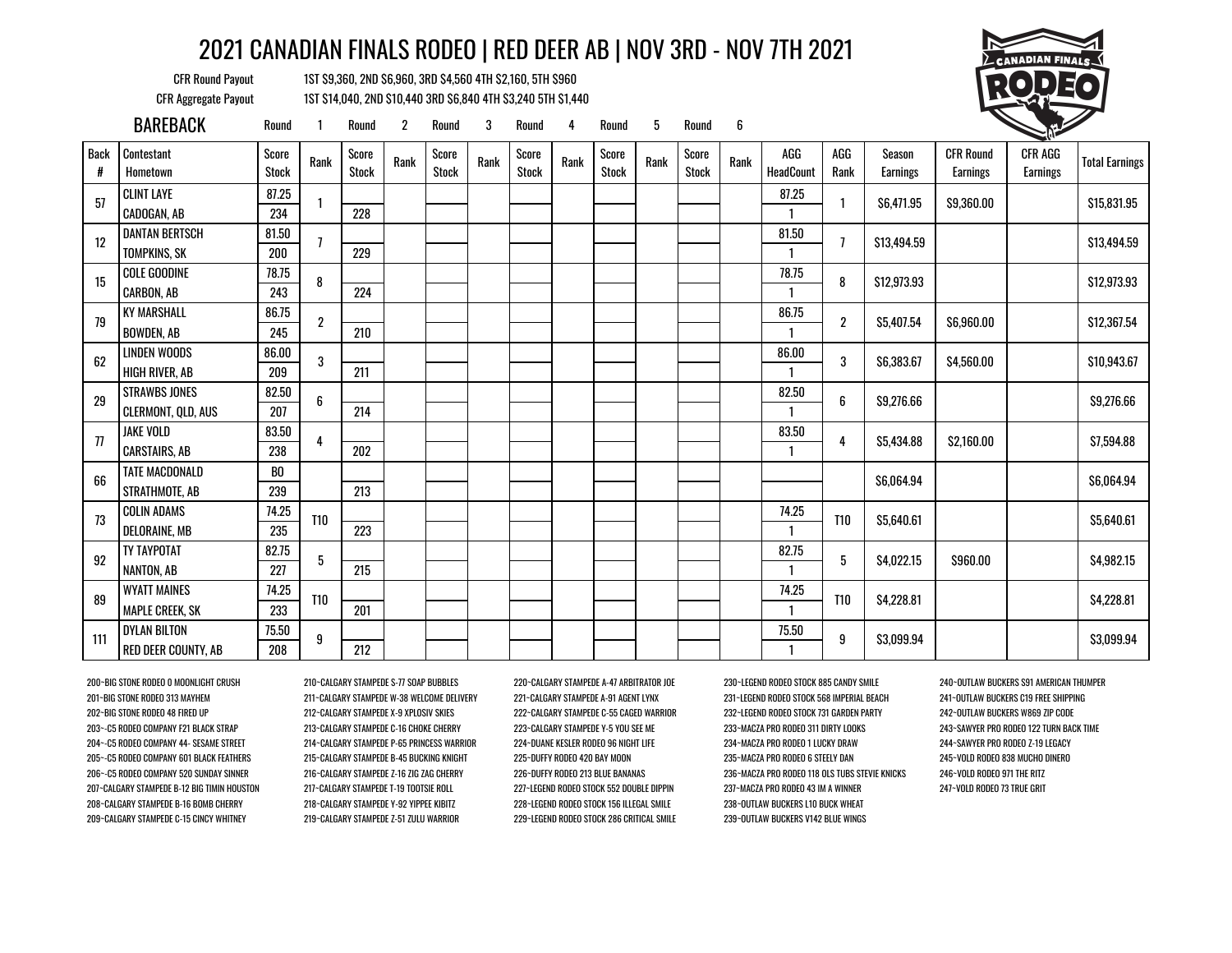CFR Round Payout 1ST \$9,360, 2ND \$6,960, 3RD \$4,560 4TH \$2,160, 5TH \$960 CFR Aggregate Payout 1ST \$14,040, 2ND \$10,440 3RD \$6,840 4TH \$3,240 5TH \$1,440



STEER WRESTLING Round 1 Round 2 Round 3 Round 4 Round 5 Round 6

| <b>Back</b><br># | Contestant<br>Hometown | Time<br><b>Stock</b> | Rank             | Time<br><b>Stock</b> | Rank | Time<br><b>Stock</b> | Rank | Time<br><b>Stock</b> | Rank | <b>Time</b><br><b>Stock</b> | Rank | <b>Time</b><br><b>Stock</b> | Rank | AGG<br><b>RunCount</b> | AGG<br>Rank    | <b>Season</b><br>Earnings | <b>CFR Round</b><br>Earnings | CFR AGG<br>Earnings | <b>Total Earnings</b> |
|------------------|------------------------|----------------------|------------------|----------------------|------|----------------------|------|----------------------|------|-----------------------------|------|-----------------------------|------|------------------------|----------------|---------------------------|------------------------------|---------------------|-----------------------|
| 23               | <b>CODY CASSIDY</b>    | 3.5                  | 1                |                      |      |                      |      |                      |      |                             |      |                             |      | 3.5                    | $\mathbf{1}$   | \$10,475.71               | \$9,360.00                   |                     | \$19,835.71           |
|                  | DONALDA, AB            | 52                   |                  |                      |      |                      |      |                      |      |                             |      |                             |      |                        |                |                           |                              |                     |                       |
| 22               | <b>CURTIS CASSIDY</b>  | $4.0\,$              | 3                |                      |      |                      |      |                      |      |                             |      |                             |      | $4.0\,$                | 3              | \$9,306.01                | \$4,560.00                   |                     | \$13,866.01           |
|                  | DONALDA, AB            | 46                   |                  |                      |      |                      |      |                      |      |                             |      |                             |      |                        |                |                           |                              |                     |                       |
| 75               | <b>DUSTIN WALKER</b>   | 3.7                  | $\boldsymbol{2}$ |                      |      |                      |      |                      |      |                             |      |                             |      | 3.7                    | $\overline{2}$ | \$5,460.47                | \$6,960.00                   |                     | \$12,420.47           |
|                  | VANSCOY, SK            | 43                   |                  |                      |      |                      |      |                      |      |                             |      |                             |      |                        |                |                           |                              |                     |                       |
|                  | STEPHEN CULLING        | 13.9                 |                  |                      |      |                      |      |                      |      |                             |      |                             |      | 13.9                   |                |                           |                              |                     |                       |
| 16               | FORT ST JOHN, BC       | 138                  | T <sub>9</sub>   |                      |      |                      |      |                      |      |                             |      |                             |      |                        | T9             | \$11,338.54               |                              |                     | \$11,338.54           |
|                  | <b>HARLEY COLE</b>     | 4.1                  |                  |                      |      |                      |      |                      |      |                             |      |                             |      | 4.1                    |                |                           |                              |                     |                       |
| 37               | OKOTOKS, AB            | 51                   | 4                |                      |      |                      |      |                      |      |                             |      |                             |      |                        | 4              | \$7,734.05                | \$2,160.00                   |                     | \$9,894.05            |
|                  | <b>JUSTIN MILLER</b>   | 4.6                  |                  |                      |      |                      |      |                      |      |                             |      |                             |      | 4.6                    |                |                           |                              |                     |                       |
| 27               | <b>VIRDEN, MB</b>      | 65                   | $\overline{1}$   |                      |      |                      |      |                      |      |                             |      |                             |      |                        | $\overline{1}$ | \$9,415.98                |                              |                     | \$9,415.98            |
|                  | <b>MATT RICHARDSON</b> | 4.3                  |                  |                      |      |                      |      |                      |      |                             |      |                             |      | 4.3                    |                |                           |                              |                     |                       |
| 30               | OLDS, AB               | 30                   | 6                |                      |      |                      |      |                      |      |                             |      |                             |      | -1                     | 6              | \$9,219.39                |                              |                     | \$9,219.39            |
|                  | <b>STRAWS MILAN</b>    | 4.2                  |                  |                      |      |                      |      |                      |      |                             |      |                             |      | 4.2                    |                |                           |                              |                     |                       |
| 47               | <b>COCHRANE, AB</b>    | $10\,$               | 5                |                      |      |                      |      |                      |      |                             |      |                             |      |                        | 5              | \$6,994.96                | \$960.00                     |                     | \$7,954.96            |
|                  | <b>RYAN SHUCKBURGH</b> | 13.9                 |                  |                      |      |                      |      |                      |      |                             |      |                             |      | 13.9                   |                |                           |                              |                     |                       |
| 41               | INNISFAIL, AB          | 126                  | T9               |                      |      |                      |      |                      |      |                             |      |                             |      |                        | T <sub>9</sub> | \$7,448.54                |                              |                     | \$7,448.54            |
|                  | <b>TIM KEMP</b>        | 5.2                  |                  |                      |      |                      |      |                      |      |                             |      |                             |      | 5.2                    |                |                           |                              |                     |                       |
| 42               | KINCARDINE, ON         | 122                  | 8                |                      |      |                      |      |                      |      |                             |      |                             |      | 1                      | 8              | \$7,387.29                |                              |                     | \$7,387.29            |
|                  | <b>TY MILLER</b>       | 14.3                 |                  |                      |      |                      |      |                      |      |                             |      |                             |      | 14.3                   |                |                           |                              |                     |                       |
| 43               | WAINWRIGHT, AB         | 32                   | 12               |                      |      |                      |      |                      |      |                             |      |                             |      | -1                     | 12             | \$7,205.34                |                              |                     | \$7,205.34            |
|                  | <b>QUENTIN BRANDEN</b> | 13.9                 |                  |                      |      |                      |      |                      |      |                             |      |                             |      | 13.9                   |                |                           |                              |                     |                       |
| 18               | <b>BARRHEAD, AB</b>    | 125                  | T9               |                      |      |                      |      |                      |      |                             |      |                             |      |                        | T9             | \$5,364.86                |                              |                     | \$5,364.86            |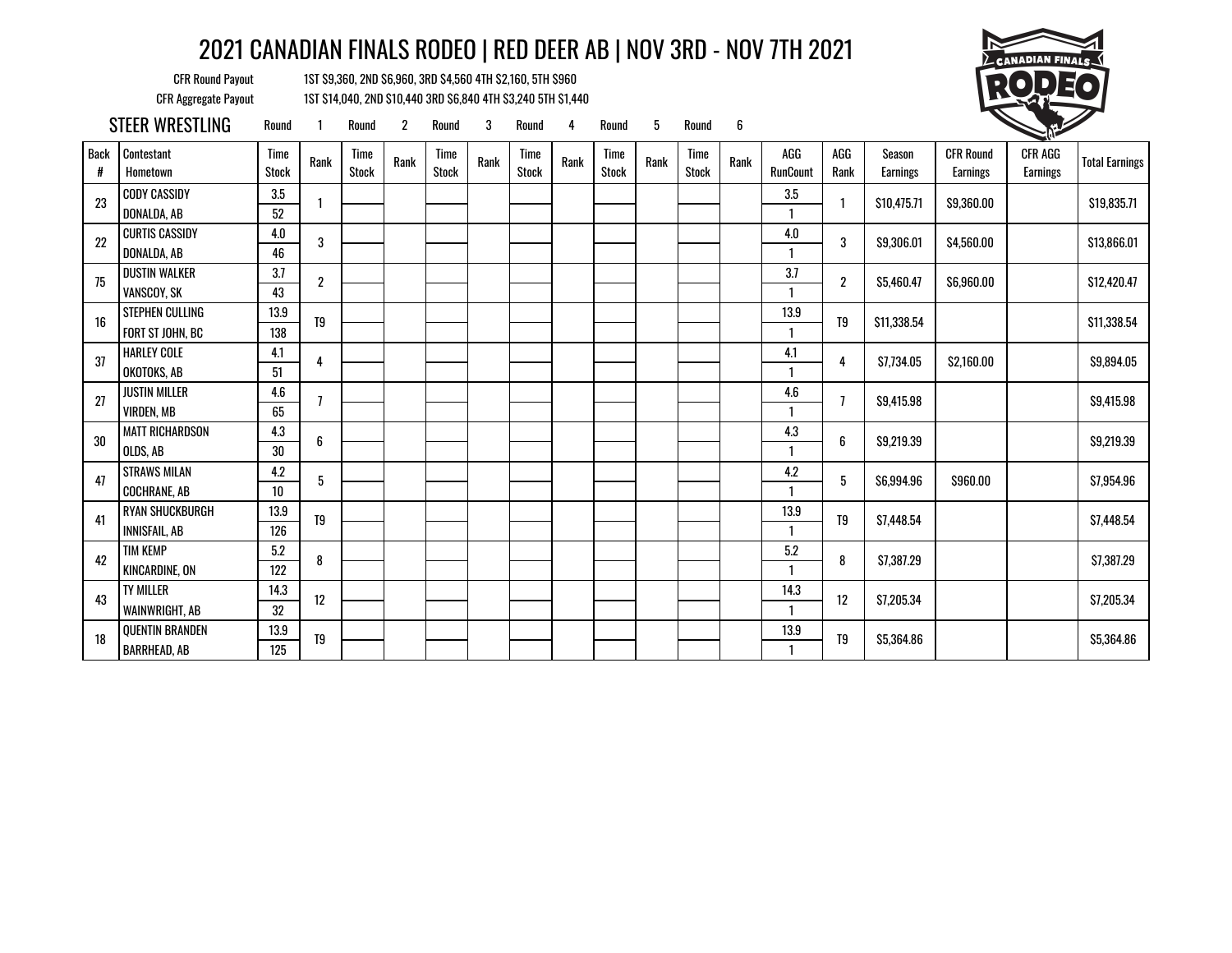CFR Round Payout 1ST \$9,360, 2ND \$6,960, 3RD \$4,560 4TH \$2,160, 5TH \$960 CFR Aggregate Payout 1ST \$14,040, 2ND \$10,440 3RD \$6,840 4TH \$3,240 5TH \$1,440



TEAM ROPING Round <sup>1</sup> Round <sup>2</sup> Round <sup>3</sup> Round <sup>4</sup> Round <sup>5</sup> Round <sup>6</sup> <sup>1</sup>

| <b>Back</b><br># | Contestant<br>Hometown  | Time<br><b>Stock</b> | Rank           | Time<br><b>Stock</b> | Rank | Time<br><b>Stock</b> | Rank | Time<br><b>Stock</b> | Rank | Time<br><b>Stock</b> | Rank | Time<br><b>Stock</b> | Rank | AGG<br><b>RunCount</b> | AGG<br>Rank    | Season<br><b>Earnings</b> | <b>CFR Round</b><br>Earnings | CFR AGG<br><b>Earnings</b> | <b>Total Team</b><br><b>Earnings</b> |
|------------------|-------------------------|----------------------|----------------|----------------------|------|----------------------|------|----------------------|------|----------------------|------|----------------------|------|------------------------|----------------|---------------------------|------------------------------|----------------------------|--------------------------------------|
| 6 3              | <b>DAWSON GRAHAM</b>    | NT                   |                |                      |      |                      |      |                      |      |                      |      |                      |      |                        |                | \$16,345.81               |                              |                            | \$33,316.74                          |
|                  | DILLON GRAHAM           | 51                   |                |                      |      |                      |      |                      |      |                      |      |                      |      |                        |                | \$16,970.93               |                              |                            |                                      |
| 58 59            | <b>TEE MCLEOD</b>       | 4.3                  |                |                      |      |                      |      |                      |      |                      |      |                      |      | 4.3                    |                | \$6,465.92                | \$9,360.00                   |                            | \$31,651.82                          |
|                  | <b>BRADY CHAPPEL</b>    | 75                   |                |                      |      |                      |      |                      |      |                      |      |                      |      |                        |                | \$6,465.90                | \$9,360.00                   |                            |                                      |
| 19 1             | <b>KASH BONNETT</b>     | 5.8                  | T <sub>4</sub> |                      |      |                      |      |                      |      |                      |      |                      |      | 5.8                    | T <sub>4</sub> | \$10,915.26               | \$1,560.00                   |                            | \$24,950.54                          |
|                  | <b>LOGAN SPADY</b>      | 73                   |                |                      |      |                      |      |                      |      |                      |      |                      |      |                        |                | \$10,915.28               | \$1,560.00                   |                            |                                      |
| 83 82            | <b>CLAY ULLERY</b>      | 5.0                  | $\overline{2}$ |                      |      |                      |      |                      |      |                      |      |                      |      | 5.0                    | $\overline{2}$ | \$5,146.97                | \$6,960.00                   |                            | \$24,213.94                          |
|                  | <b>TYCE MCLEOD</b>      | 21                   |                |                      |      |                      |      |                      |      |                      |      |                      |      |                        |                | \$5,146.97                | \$6,960.00                   |                            |                                      |
| 84 20            | <b>LOGAN BONNETT</b>    | 5.6                  | 3              |                      |      |                      |      |                      |      |                      |      |                      |      | 5.6                    | 3              | \$5,132.80                | \$4,560.00                   |                            | \$20,244.51                          |
|                  | <b>KEELY BONNETT</b>    | 15                   |                |                      |      |                      |      |                      |      |                      |      |                      |      |                        |                | \$5,991.71                | \$4,560.00                   |                            |                                      |
|                  | TEL FLEWELLING          | 14.5                 | 9              |                      |      |                      |      |                      |      |                      |      |                      |      | 14.5                   | 9              | \$8,045.13                |                              |                            |                                      |
| 34 35            | <b>TYREL FLEWELLING</b> | $\overline{2}$       |                |                      |      |                      |      |                      |      |                      |      |                      |      |                        |                | \$8,045.11                |                              |                            | \$16,090.24                          |
| 55 74            | <b>TATE SCHMIDT</b>     | 5.8                  | T <sub>4</sub> |                      |      |                      |      |                      |      |                      |      |                      |      | 5.8                    |                | \$6,625.13                | \$1,560.00                   |                            |                                      |
|                  | <b>KAGEN SCHMIDT</b>    | 160                  |                |                      |      |                      |      |                      |      |                      |      |                      |      |                        | T <sub>4</sub> | \$5,466.56                | \$1,560.00                   |                            | \$15,211.69                          |
|                  | <b>DENVER JOHNSON</b>   | 9.6                  |                |                      |      |                      |      |                      |      |                      |      |                      |      | 9.6                    |                | \$7,503.07                |                              |                            |                                      |
| 38 50            | <b>WYATT EIRIKSON</b>   | 5                    | 8              |                      |      |                      |      |                      |      |                      |      |                      |      |                        | 8              | \$6,692.82                |                              |                            | \$14,195.89                          |
| 119              | STEELE DEPAOLI          | 9.2                  |                |                      |      |                      |      |                      |      |                      |      |                      |      | 9.2                    |                | \$6,770.42                |                              |                            |                                      |
|                  | <b>RILEY WARREN</b>     | 45                   |                |                      |      |                      |      |                      |      |                      |      |                      |      | 1                      |                | \$6,770.38                |                              |                            | \$13,540.80                          |
|                  | <b>BRETT BUSS</b>       | NT                   |                |                      |      |                      |      |                      |      |                      |      |                      |      |                        |                | \$6,664.79                |                              |                            |                                      |
| 51 52            | <b>KLAY WHYTE</b>       | 24                   |                |                      |      |                      |      |                      |      |                      |      |                      |      |                        |                | \$6,664.77                |                              |                            | \$13,329.56                          |
|                  | <b>TUFTIN MCLEOD</b>    | 7.4                  |                |                      |      |                      |      |                      |      |                      |      |                      |      | 7.4                    |                | \$6,025.29                |                              |                            |                                      |
| 67 68            | <b>KODY POTTS</b>       | 195                  | 6              |                      |      |                      |      |                      |      |                      |      |                      |      |                        | 6              | \$6,025.27                |                              |                            | \$12,050.56                          |
|                  | <b>GRADY BRANDEN</b>    | NT                   |                |                      |      |                      |      |                      |      |                      |      |                      |      |                        |                | \$5,791.73                |                              |                            |                                      |
| 71 18            | <b>QUENTIN BRANDEN</b>  | 43                   |                |                      |      |                      |      |                      |      |                      |      |                      |      |                        |                | \$5,791.73                |                              |                            | \$11,583.46                          |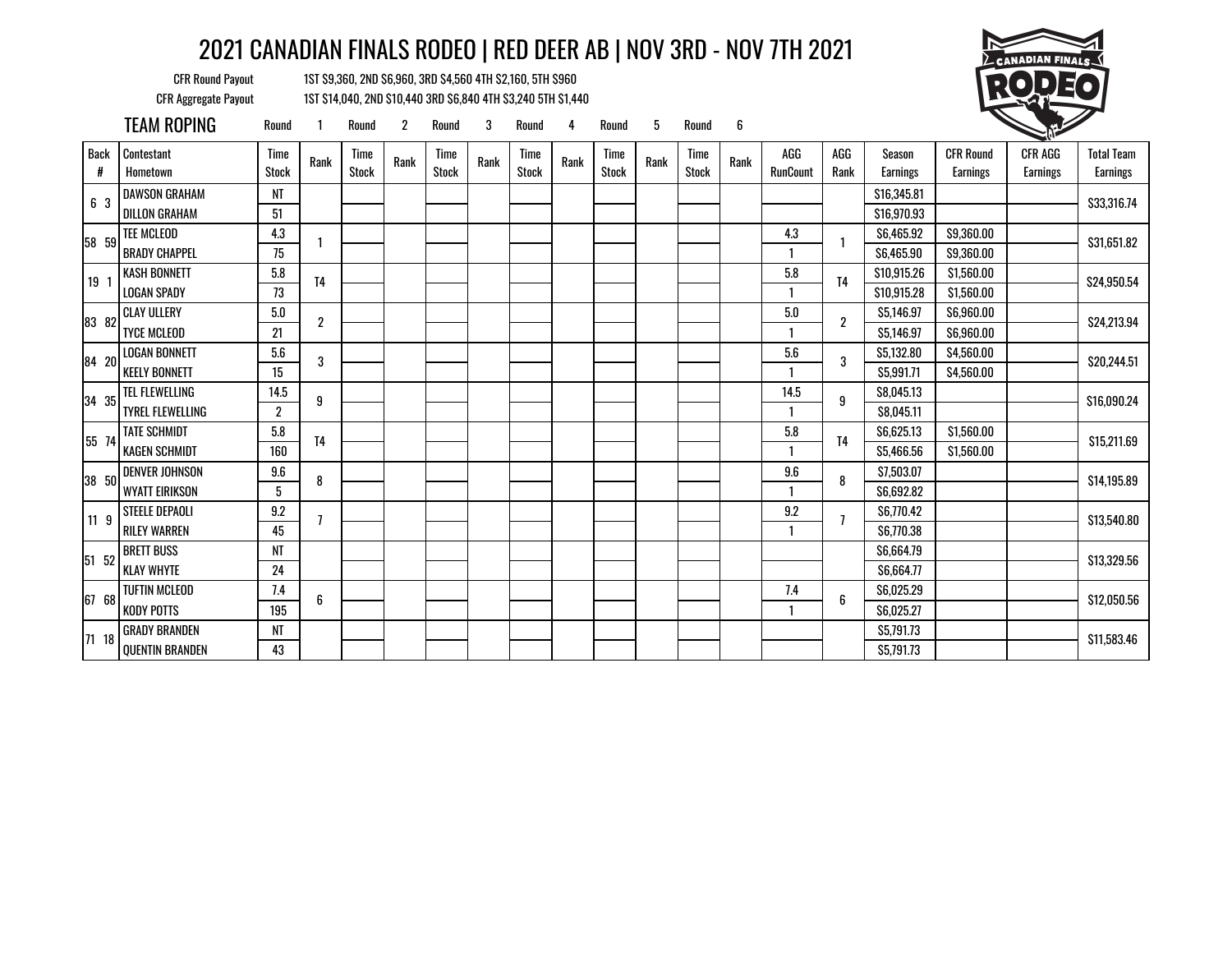CFR Round Payout 1ST \$9,360, 2ND \$6,960, 3RD \$4,560 4TH \$2,160, 5TH \$960 CFR Aggregate Payout 1ST \$14,040, 2ND \$10,440 3RD \$6,840 4TH \$3,240 5TH \$1,440



|                  | SADDLE BRONC           | Round                 |                  | Round                 | 2    | Round                 | 3    | Round          | 4    | Round                 | 5    | Round                 | 6    |                  |                |                    |                              | <b>CONTRACTOR</b>          |                       |
|------------------|------------------------|-----------------------|------------------|-----------------------|------|-----------------------|------|----------------|------|-----------------------|------|-----------------------|------|------------------|----------------|--------------------|------------------------------|----------------------------|-----------------------|
| <b>Back</b><br># | Contestant<br>Hometown | Score<br><b>Stock</b> | Rank             | Score<br><b>Stock</b> | Rank | Score<br><b>Stock</b> | Rank | Score<br>Stock | Rank | Score<br><b>Stock</b> | Rank | Score<br><b>Stock</b> | Rank | AGG<br>HeadCount | AGG<br>Rank    | Season<br>Earnings | <b>CFR Round</b><br>Earnings | CFR AGG<br><b>Earnings</b> | <b>Total Earnings</b> |
| 40               | <b>ZEKE THURSTON</b>   | 87.00                 |                  |                       |      |                       |      |                |      |                       |      |                       |      | 87.00            |                | \$18,583.54        | \$9,360.00                   |                            | \$27,943.54           |
|                  | <b>BIG VALLEY, AB</b>  | 144                   |                  | 118                   |      |                       |      |                |      |                       |      |                       |      |                  |                |                    |                              |                            |                       |
| 110              | <b>K'S THOMSON</b>     | 86.00                 | $\boldsymbol{2}$ |                       |      |                       |      |                |      |                       |      |                       |      | 86.00            | $\overline{2}$ | \$10,622.37        | \$6,960.00                   |                            | \$17,582.37           |
|                  | LUNDBRECK, AB          | 143                   |                  | 116                   |      |                       |      |                |      |                       |      |                       |      |                  |                |                    |                              |                            |                       |
| 94               | DAWSON HAY             | 84.75                 | 4                |                       |      |                       |      |                |      |                       |      |                       |      | 84.75            | 4              | \$12,419.65        | \$2,160.00                   |                            | \$14,579.65           |
|                  | WILDWOOD, AB           | 104                   |                  | 114                   |      |                       |      |                |      |                       |      |                       |      |                  |                |                    |                              |                            |                       |
| 49               | <b>SAM KELTS</b>       | 85.00                 | 3                |                       |      |                       |      |                |      |                       |      |                       |      | 85.00            | 3              | \$6,925.39         | \$4,560.00                   |                            | \$11,485.39           |
|                  | STAVELY, AB            | 108                   |                  | 115                   |      |                       |      |                |      |                       |      |                       |      |                  |                |                    |                              |                            |                       |
| 31               | <b>LOGAN HAY</b>       | BO                    |                  |                       |      |                       |      |                |      |                       |      |                       |      |                  |                | \$10,938.96        |                              |                            | \$10,938.96           |
|                  | WILDWOOD, AB           | 107                   |                  | 100                   |      |                       |      |                |      |                       |      |                       |      |                  |                |                    |                              |                            |                       |
| 44               | LUCAS MACZA            | 83.50                 | 5                |                       |      |                       |      |                |      |                       |      |                       |      | 83.50            | 5              | \$7,169.94         | \$960.00                     |                            | \$8,129.94            |
|                  | HIGH RIVER, AB         | 133                   |                  | 136                   |      |                       |      |                |      |                       |      |                       |      |                  |                |                    |                              |                            |                       |
| 97               | <b>LAYTON GREEN</b>    | 82.50                 | 7                |                       |      |                       |      |                |      |                       |      |                       |      | 82.50            | 7              | \$7,413.62         |                              |                            | \$7,413.62            |
|                  | MEETING CREEK, AB      | 138                   |                  | 101                   |      |                       |      |                |      |                       |      |                       |      |                  |                |                    |                              |                            |                       |
| 54               | <b>CHANCE BARRASS</b>  | 77.00                 | 9                |                       |      |                       |      |                |      |                       |      |                       |      | 77.00            | 9              | \$6,634.86         |                              |                            | \$6,634.86            |
|                  | PEERS. AB              | 139                   |                  | 117                   |      |                       |      |                |      |                       |      |                       |      | $\mathbf{1}$     |                |                    |                              |                            |                       |
| 81               | <b>KOLE ASHBACHER</b>  | 81.25                 | 8                |                       |      |                       |      |                |      |                       |      |                       |      | 81.25            | 8              | \$5,910.25         |                              |                            | \$5,910.25            |
|                  | ARROWWOOD, AB          | 105                   |                  | 146                   |      |                       |      |                |      |                       |      |                       |      |                  |                |                    |                              |                            |                       |
| 76               | <b>JAKE WATSON</b>     | 83.25                 | 6                |                       |      |                       |      |                |      |                       |      |                       |      | 83.25            | 6              | \$5,444.39         |                              |                            | \$5,444.39            |
|                  | <b>HUDSON HOPE, BC</b> | 109                   |                  | 113                   |      |                       |      |                |      |                       |      |                       |      |                  |                |                    |                              |                            |                       |
| 86               | <b>LACHLAN MILLER</b>  | 76.00                 | 10               |                       |      |                       |      |                |      |                       |      |                       |      | 76.00            | 10             | \$5,029.32         |                              |                            | \$5,029.32            |
|                  | WARWICK, QLD, AUS      | 106                   |                  | 111                   |      |                       |      |                |      |                       |      |                       |      |                  |                |                    |                              |                            |                       |
| 87               | <b>JAKE BURWASH</b>    | BO                    |                  |                       |      |                       |      |                |      |                       |      |                       |      |                  |                | \$4,814.95         |                              |                            | \$4,814.95            |
|                  | NANTON, AB             | 135                   |                  | 110                   |      |                       |      |                |      |                       |      |                       |      |                  |                |                    |                              |                            |                       |

100 BIG STONE RODEO 734 SECOND THOUGHTS 110 CALGARY STAMPEDE T-65 TIGER WARRIOR 120 CALGARY STAMPEDE S-66 STAMPEDE WARRIOR 130 DUFFY RODEO 10 BOOTILEAR 140 OUTLAW BUCKERS 508 LUNATIC PARTY 101 -C5 RODEO COMPANY F13 VIRGIL 111 CALGARY STAMPEDE U-38 URGENT DELIVERY 121 CALGARY STAMPEDE T-77 TOKYO BUBBLES 131 LEGEND RODEO STOCK 594 NAVAJO SUN 141 OUTLAW BUCKERS B8 LITTLE MUFFIN 102 -C5 RODEO COMPANY 333- KITTY WHISTLE 112 CALGARY STAMPEDE W-17 WRONG FLAVOUR 122 CALGARY STAMPEDE W-16 WILD CHERRY 132 LEGEND RODEO STOCK 23 ARTIFICIAL COLORS 142 OUTLAW BUCKERS XW OLS TUBSMAGIC CARPET 103 -C5 RODEO COMPANY 3003 TRUMP CARD 113 CALGARY STAMPEDE X-55 XENA WARRIOR 123 CALGARY STAMPEDE Y-15 Y U R FRISKY 133 MACZA PRO RODEO 2 BIG SURPRISE 143 VOLD RODEO R3 PEDRO 104 CALGARY STAMPEDE R-62 REDON ACRES 114 CALGARY STAMPEDE Y-38 YESTERDAYS DELIVERY 124 CALGARY STAMPEDE Z-92 ZAKA KIBITZ 134 MACZA PRO RODEO 647 LITTLE SISTER 144 VOLD RODEO 135 SPLIT DECISION 105 CALGARY STAMPEDE W-1 WEEKEND DEPARTURE 115 CALGARY STAMPEDE Z-37 ZOARIA HILLS 125 CALGARY STAMPEDE B-26 BUSINESS GIRL 135 MACZA PRO RODEO D44 DARK SECRET 145 VOLD RODEO 53 ONE MORE REASON 106 CALGARY STAMPEDE Z-1 ZEALOUS DEPARTURE 116 CALGARY STAMPEDE Z-63 ZASTRON ACRES 226 CALGARY STAMPEDE B-83 BORDELINE UNTIMELY 136 MACZA PRO RODEO 226 HONEYMOON 146-VOLD RODEO 273 STACK EM UP 107 CALGARY STAMPEDE S-15 SERGENT WHITNEY 117 CALGARY STAMPEDE C-75 CRAKING THE TILL 127 CALGARY STAMPEDE P-51 PEIGAN WARRIOR 137 MACZA PRO RODEO 242 OLS TUBS GET SMART 147~VOLD RODEO 32 ALBERTA MOON 108 CALGARY STAMPEDE U-7 UMBER BUBBLES 118 CALGARY STAMPEDE B-92 BABY KIBITZ 128 CALGARY STAMPEDE B-54 BURBAN 138 OUTLAW BUCKERS W42 COMEBACK RED 109 CALGARY STAMPEDE A-73 AMAZON HILLS 119 CALGARY STAMPEDE S-83 SPECIAL DELIVERY 129 CALGARY STAMPEDE U-8 UVID BUBBLES 139 OUTLAW BUCKERS D983 BRIGHT LIGHTS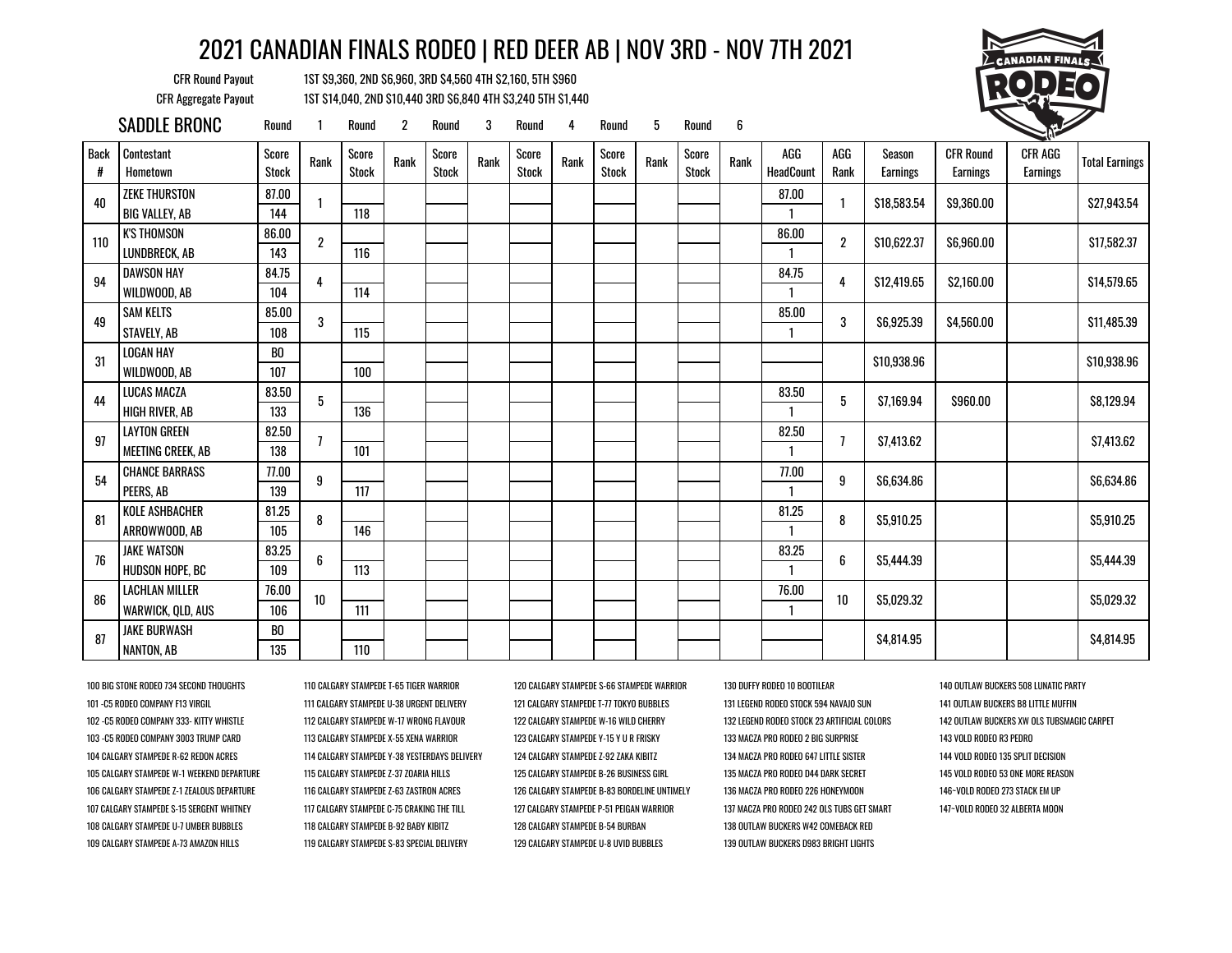CFR Round Payout 1ST \$9,360, 2ND \$6,960, 3RD \$4,560 4TH \$2,160, 5TH \$960 CFR Aggregate Payout 1ST \$14,040, 2ND \$10,440 3RD \$6,840 4TH \$3,240 5TH \$1,440



TIE DOWN ROPING Round <sup>1</sup> Round <sup>2</sup> Round <sup>3</sup> Round <sup>4</sup> Round <sup>5</sup> Round <sup>6</sup> <sup>1</sup>

| <b>Back</b><br># | Contestant<br>Hometown | Time<br><b>Stock</b> | Rank             | Time<br><b>Stock</b> | Rank | Time<br><b>Stock</b> | Rank | Time<br><b>Stock</b> | Rank | Time<br><b>Stock</b> | Rank | <b>Time</b><br><b>Stock</b> | Rank | AGG<br><b>RunCount</b> | AGG<br>Rank    | Season<br>Earnings | <b>CFR Round</b><br>Earnings | <b>CFR AGG</b><br><b>Earnings</b> | <b>Total Earnings</b> |
|------------------|------------------------|----------------------|------------------|----------------------|------|----------------------|------|----------------------|------|----------------------|------|-----------------------------|------|------------------------|----------------|--------------------|------------------------------|-----------------------------------|-----------------------|
| 4                | <b>LOGAN BIRD</b>      | 10.5                 |                  |                      |      |                      |      |                      |      |                      |      |                             |      | 10.5                   | 7              |                    |                              |                                   |                       |
|                  | NANTON, AB             | 371                  |                  |                      |      |                      |      |                      |      |                      |      |                             |      | $\mathbf{1}$           |                | \$16,809.38        |                              |                                   | \$16,809.38           |
| 48               | <b>JASON SMITH</b>     | 7.7                  |                  |                      |      |                      |      |                      |      |                      |      |                             |      | 7.7                    |                | \$6,979.49         | \$9,360.00                   |                                   | \$16,339.49           |
|                  | WIMBORNE, AB           | 385                  |                  |                      |      |                      |      |                      |      |                      |      |                             |      |                        |                |                    |                              |                                   |                       |
| 25               | <b>WYATT HAYES</b>     | 8.8                  | T <sub>2</sub>   |                      |      |                      |      |                      |      |                      |      |                             |      | $\pmb{8.8}$            | T <sub>2</sub> | \$9,771.07         | \$5,760.00                   |                                   | \$15,531.07           |
|                  | <b>GRANUM, AB</b>      | 376                  |                  |                      |      |                      |      |                      |      |                      |      |                             |      |                        |                |                    |                              |                                   |                       |
| 10               | <b>SHANE SMITH</b>     | 11.6                 | $\boldsymbol{9}$ |                      |      |                      |      |                      |      |                      |      |                             |      | 11.6                   | 9              | \$14,291.28        |                              |                                   | \$14,291.28           |
|                  | WIMBORNE, AB           | 304                  |                  |                      |      |                      |      |                      |      |                      |      |                             |      |                        |                |                    |                              |                                   |                       |
| 13               | <b>CLAYTON SMITH</b>   | $10.4$               | $\boldsymbol{6}$ |                      |      |                      |      |                      |      |                      |      |                             |      | 10.4                   | 6              | \$12,504.75        |                              |                                   | \$12,504.75           |
|                  | <b>ECKVILLE, AB</b>    | 309                  |                  |                      |      |                      |      |                      |      |                      |      |                             |      |                        |                |                    |                              |                                   |                       |
| 69               | DARREN DUBLANKO        | 8.8                  | T <sub>2</sub>   |                      |      |                      |      |                      |      |                      |      |                             |      | 8.8                    | T <sub>2</sub> | \$6,006.13         | \$5,760.00                   |                                   | \$11,766.13           |
|                  | THORSBY, AB            | 395                  |                  |                      |      |                      |      |                      |      |                      |      |                             |      | 1                      |                |                    |                              |                                   |                       |
| 5                | <b>MORGAN GRANT</b>    | NT                   |                  |                      |      |                      |      |                      |      |                      |      |                             |      |                        |                | \$11,589.53        |                              |                                   | \$11,589.53           |
|                  | DIDSBURY, AB           | 315                  |                  |                      |      |                      |      |                      |      |                      |      |                             |      |                        |                |                    |                              |                                   |                       |
| 24               | ERIK DUBLANKO          | NT                   |                  |                      |      |                      |      |                      |      |                      |      |                             |      |                        |                | \$10,285.65        |                              |                                   | \$10,285.65           |
|                  | THORSBY, AB            | 310                  |                  |                      |      |                      |      |                      |      |                      |      |                             |      |                        |                |                    |                              |                                   |                       |
| 9                | <b>RILEY WARREN</b>    | 9.2                  | 4                |                      |      |                      |      |                      |      |                      |      |                             |      | 9.2                    | 4              | \$7,940.31         | \$2,160.00                   |                                   | \$10,100.31           |
|                  | SUNDRE, AB             | 334                  |                  |                      |      |                      |      |                      |      |                      |      |                             |      | 1                      |                |                    |                              |                                   |                       |
| 33               | <b>KYLE LUCAS</b>      | 9.6                  | 5                |                      |      |                      |      |                      |      |                      |      |                             |      | $9.6\,$                | 5              | \$8,050.87         | \$960.00                     |                                   | \$9,010.87            |
|                  | <b>CARSTAIRS, AB</b>   | 306                  |                  |                      |      |                      |      |                      |      |                      |      |                             |      | 1                      |                |                    |                              |                                   |                       |
|                  | <b>LOGAN SPADY</b>     | 10.7                 | 8                |                      |      |                      |      |                      |      |                      |      |                             |      | 10.7                   | 8              | \$7,955.21         |                              |                                   | \$7,955.21            |
|                  | ALLIANCE, AB           | 330                  |                  |                      |      |                      |      |                      |      |                      |      |                             |      |                        |                |                    |                              |                                   |                       |
| 11               | STEELE DEPAOLI         | 12.8                 | 10               |                      |      |                      |      |                      |      |                      |      |                             |      | 12.8                   | $10$           | \$6,812.34         |                              |                                   | \$6,812.34            |
|                  | LONGVIEW, AB           | 314                  |                  |                      |      |                      |      |                      |      |                      |      |                             |      |                        |                |                    |                              |                                   |                       |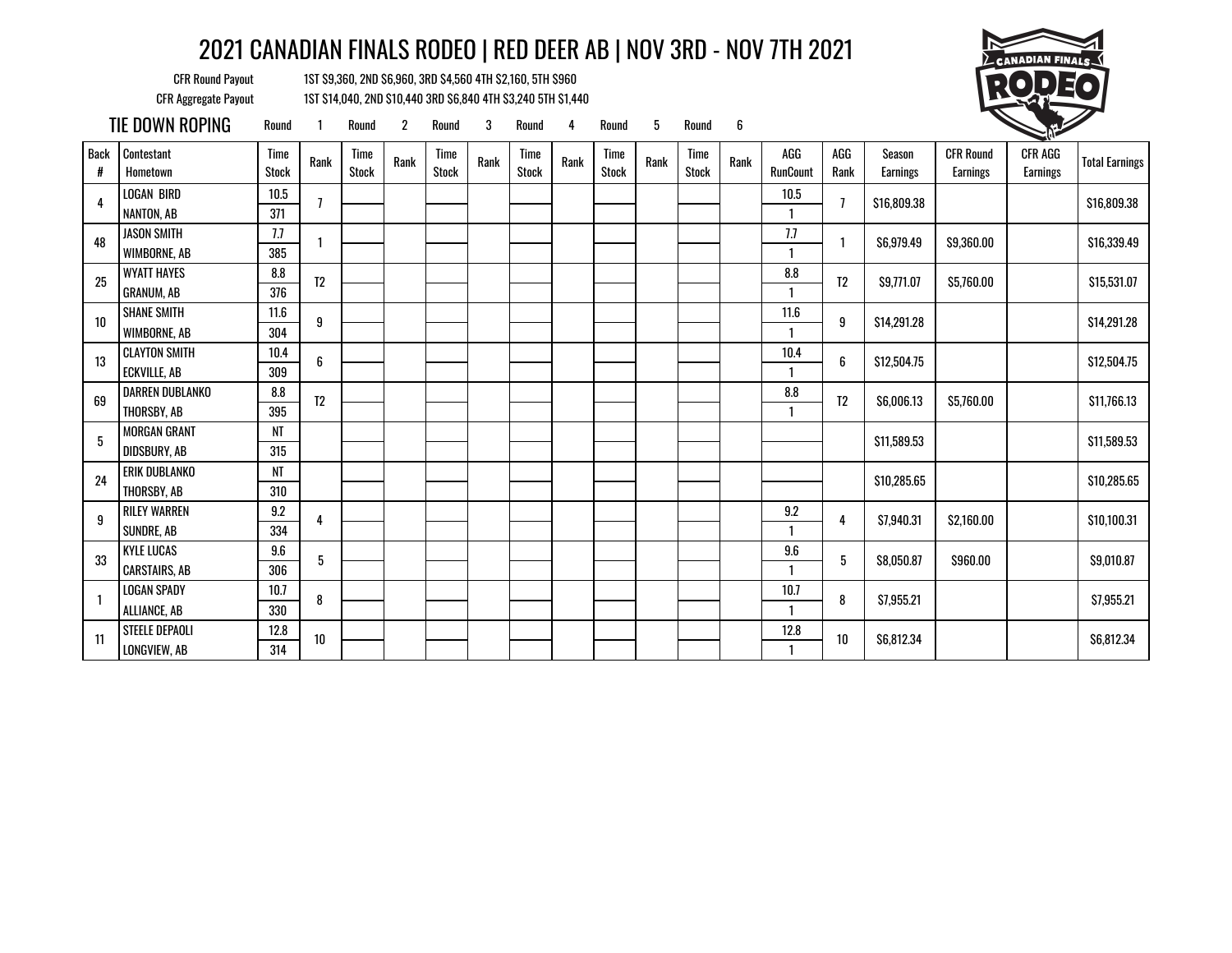CFR Round Payout 1ST \$9,360, 2ND \$6,960, 3RD \$4,560 4TH \$2,160, 5TH \$960 CFR Aggregate Payout 1ST \$14,040, 2ND \$10,440 3RD \$6,840 4TH \$3,240 5TH \$1,440



|                  | <b>BULL RIDING</b>      | Round                 |      | Round                 | $\overline{2}$ | Round                 | 3    | Round                 | 4    | Round                 | 5    | Round                 | 6    |                  |             |                    |                              | <b>CONTROLLER</b>   |                       |
|------------------|-------------------------|-----------------------|------|-----------------------|----------------|-----------------------|------|-----------------------|------|-----------------------|------|-----------------------|------|------------------|-------------|--------------------|------------------------------|---------------------|-----------------------|
| <b>Back</b><br># | Contestant<br>Hometown  | Score<br><b>Stock</b> | Rank | Score<br><b>Stock</b> | Rank           | Score<br><b>Stock</b> | Rank | Score<br><b>Stock</b> | Rank | Score<br><b>Stock</b> | Rank | Score<br><b>Stock</b> | Rank | AGG<br>HeadCount | AGG<br>Rank | Season<br>Earnings | <b>CFR Round</b><br>Earnings | CFR AGG<br>Earnings | <b>Total Earnings</b> |
| 14               | <b>EDGAR DURAZO</b>     | BO                    |      |                       |                |                       |      |                       |      |                       |      |                       |      |                  |             | \$15,782.21        |                              |                     | \$15,782.21           |
|                  | MOCTEZUMA, SO, MEX      | 304                   |      | 311                   |                |                       |      |                       |      |                       |      |                       |      |                  |             |                    |                              |                     |                       |
| 88               | <b>CALLUM MILLER</b>    | 87.00                 |      |                       |                |                       |      |                       |      |                       |      |                       |      | 87.00            |             | \$5,200.04         | \$9,360.00                   |                     | \$14,560.04           |
|                  | <b>INNISFAIL, AB</b>    | 337                   |      | 331                   |                |                       |      |                       |      |                       |      |                       |      | 1                |             |                    |                              |                     |                       |
| 21               | <b>WACEY FINKBEINER</b> | B <sub>0</sub>        |      |                       |                |                       |      |                       |      |                       |      |                       |      |                  |             | \$14,450.67        |                              |                     | \$14,450.67           |
|                  | <b>MEDICINE HAT, AB</b> | 336                   |      | 306                   |                |                       |      |                       |      |                       |      |                       |      |                  |             |                    |                              |                     |                       |
| 36               | NICK TETZ               | BO                    |      |                       |                |                       |      |                       |      |                       |      |                       |      |                  |             | \$10,157.78        |                              |                     | \$10,157.78           |
|                  | CALGARY, AB             | 335                   |      | 324                   |                |                       |      |                       |      |                       |      |                       |      |                  |             |                    |                              |                     |                       |
| 32               | JARED PARSONAGE         | BO                    |      |                       |                |                       |      |                       |      |                       |      |                       |      |                  |             | \$8,959.17         |                              |                     | \$8,959.17            |
|                  | <b>MAPLE CREEK, SK</b>  | 321                   |      | 305                   |                |                       |      |                       |      |                       |      |                       |      |                  |             |                    |                              |                     |                       |
| 61               | <b>LONNIE WEST</b>      | BO                    |      |                       |                |                       |      |                       |      |                       |      |                       |      |                  |             | \$8,609.86         |                              |                     | \$8,609.86            |
|                  | CADOGAN, AB             | 308                   |      | 301                   |                |                       |      |                       |      |                       |      |                       |      |                  |             |                    |                              |                     |                       |
| 70               | <b>GRIFFIN SMELTZER</b> | BO                    |      |                       |                |                       |      |                       |      |                       |      |                       |      |                  |             | \$8,394.32         |                              |                     | \$8,394.32            |
|                  | CLARESHOLM, AB          | 334                   |      | 325                   |                |                       |      |                       |      |                       |      |                       |      |                  |             |                    |                              |                     |                       |
| 46               | <b>ZANE LAMBERT</b>     | BO                    |      |                       |                |                       |      |                       |      |                       |      |                       |      |                  |             | \$7,883.22         |                              |                     | \$7,883.22            |
|                  | PONOKA, AB              | 322                   |      | 314                   |                |                       |      |                       |      |                       |      |                       |      |                  |             |                    |                              |                     |                       |
| 65               | <b>TANNER ENO</b>       | B <sub>0</sub>        |      |                       |                |                       |      |                       |      |                       |      |                       |      |                  |             | \$7,533.40         |                              |                     | \$7,533.40            |
|                  | <b>CORONATION, AB</b>   | 320                   |      | 340                   |                |                       |      |                       |      |                       |      |                       |      |                  |             |                    |                              |                     |                       |
| 85               | <b>TODD CHOTOWETZ</b>   | BO                    |      |                       |                |                       |      |                       |      |                       |      |                       |      |                  |             | \$7,445.12         |                              |                     | \$7,445.12            |
|                  | <b>MAJOR, SK</b>        | 319                   |      | 302                   |                |                       |      |                       |      |                       |      |                       |      |                  |             |                    |                              |                     |                       |
| 80               | <b>KYLE BROWN</b>       | BO                    |      |                       |                |                       |      |                       |      |                       |      |                       |      |                  |             | \$6,196.71         |                              |                     | \$6,196.71            |
|                  | DIDSBURY, AB            | 300                   |      | 313                   |                |                       |      |                       |      |                       |      |                       |      |                  |             |                    |                              |                     |                       |
| 112              | <b>CODY COVERCHUK</b>   | BO                    |      |                       |                |                       |      |                       |      |                       |      |                       |      |                  |             | \$1,376.70         |                              |                     | \$1,376.70            |
|                  | MEADOWLAKE, SK          | 323                   |      | 309                   |                |                       |      |                       |      |                       |      |                       |      |                  |             |                    |                              |                     |                       |

301~-C5 RODEO COMPANY 714 BIG COLT 311~DUANE KESLER RODEO 731 ALBERTA PRIME DEVILS ADVOCATE 321~OUTLAW BUCKERS 96 CASH 331~OUTLAW BUCKERS 406 CINCH JEANS TOO HOT 341~VOLD RODEO 266 MR. LEGIT 302~-C5 RODEO COMPANY LT DOUBLE VISION 312~DUANE KESLER RODEO 481 SWITCH BACK 322~OUTLAW BUCKERS 222 BLACKSTONE AFTER PARTY 332~SAWYER PRO RODEO 385 BACK FLIP 342~VOLD RODEO 3 DOWN CROWN 303~-C5 RODEO COMPANY 1413 DAYTIME CRIME 313~DUANE KESLER RODEO 758 ALBERTA PRIME UNION JACK 323~OUTLAW BUCKERS 606 ELLENSBURG KICKSTAND 333~SAWYER PRO RODEO -5 TRAIN WRECK 343~VOLD RODEO 545 TIMBER JAM 304~CALGARY STAMPEDE -615 STATE LAW 314~DUFFY RODEO 657 PINOCHIO 324~OUTLAW BUCKERS -52 RICHIE BROS POSITIVELY BANGIN 334~VOLD RODEO 553 TRAPPED 344~VOLD RODEO 303 PAPAS ROCKSTAR 305~CALGARY STAMPEDE 698 DIAMON BACK 315~MACZA PRO RODEO 103 20 TO LIFE 325~OUTLAW BUCKERS 96 TENNESSE WHISKEY 335~VOLD RODEO 403 RIPPED AT THE SEAMS 345~VOLD RODEO 624 RED JAM 306~CALGARY STAMPEDE 785 SKY FALL 316~MACZA PRO RODEO 605 RED LIPSTICK 326~OUTLAW BUCKERS 69 BRAHMA BOOTS CHROME 336~VOLD RODEO 42 LAST RIGHTS 346~VOLD RODEO -300 WHITE TIE 307~CALGARY STAMPEDE -609 CRUSHING HEARTS 317~MACZA PRO RODEO 410 UNHOLY CONFESSION 327~OUTLAW BUCKERS 425 OLS TUBS HOMEGROWN 337~VOLD RODEO 366 ALL ACCESS 347~VOLD RODEO 398 WHISKEY HAND 308~DUANE KESLER RODEO 312 PERLICH BROS CHICAGO GANGSTER 318~OUTLAW BUCKERS 434 CRANK IT UP 328~OUTLAW BUCKERS E59 SAM CROW 338~VOLD RODEO 427 UP SHIFT 309~DUANE KESLER RODEO 523 GUESS HOU 319~OUTLAW BUCKERS 604 LOSE YOUR BONES 329~OUTLAW BUCKERS -6 STAY AWAY 339~VOLD RODEO 528 RAZOR

300~BIG STONE RODEO 635 DEVILS CHILD 310~DUANE KESLER RODEO 680 PERLICH BROS STRAIGHT SHOOTER 320~OUTLAW BUCKERS 726 SPLASH ZONE 330~OUTLAW BUCKERS 135 WILD CHILD 340~VOLD RODEO 617 DUCK SOUP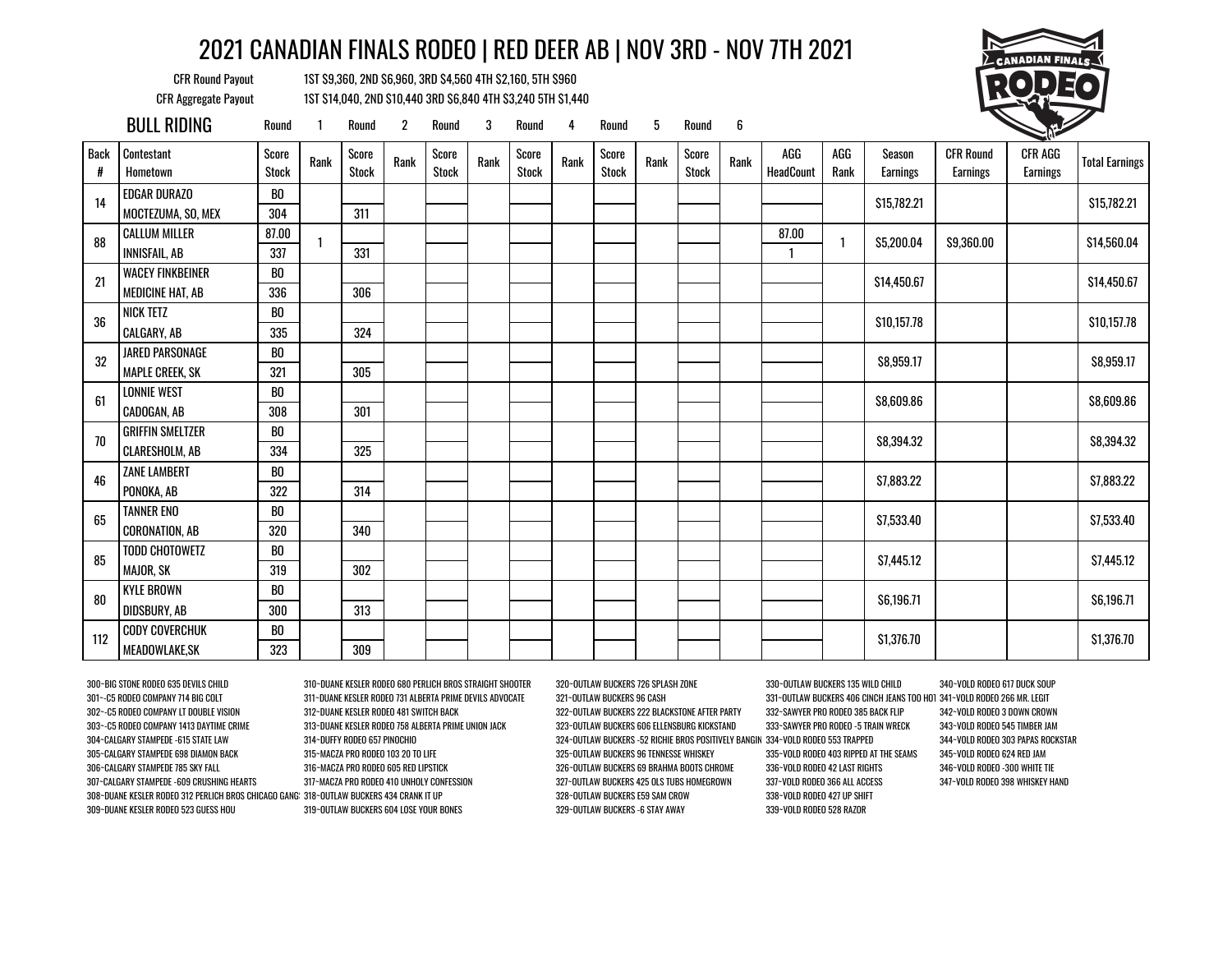

CFR Round Payout 1ST \$9,360, 2ND \$6,960, 3RD \$4,560 4TH \$2,160, 5TH \$960 CFR Aggregate Payout 1ST \$14,040, 2ND \$10,440 3RD \$6,840 4TH \$3,240 5TH \$1,440

TEAM ROPING - HEADER Round 1 Round 2 Round 3 Round 4 Round 5 Round 6 1 Back # **Contestant**  Hometown Time Time Rank Time<br>Stock Rank Stock Time Rank Time Rank Time<br>Stock Rank Stock Rank Stock Time Rank Time<br>Stock Rank Stock Rank Time Time Rank AGG<br>Stock Rank RunCount AGG Rank Season Earnings CFR Round Earnings CFR AGG Earnings Total Earnings 6 DAWSON GRAHAM NT \$16,345.81 \$0.00 \$0.00 \$16,345.81 WAINWRIGHT, AB 151 58 TEE MCLEOD  $\begin{array}{|c|c|c|}\n\hline\n&4.3 & 1 \\
\hline\n&4.3 & 1\n\end{array}$  $\frac{4.3}{4.3}$  1 \$6,465.92 \$9,360.00 \$0.00 \$15,825.92 WALDECK, SK 75 1 <sup>19</sup> KASH BONNETT 5.8 T4 5.8 T4 \$10,915.26 \$1,560.00 \$0.00 \$12,475.26 PONOKA, AB 73 1 83 CLAY ULLERY<br>VALLEYVIEW, AB  $\begin{array}{|c|c|c|c|}\n\hline\n & 5.0 & 2\n\end{array}$  $\frac{5.0}{2}$  2 \$5,146.97 \$6,960.00 \$12,106.97 VALLEYVIEW, AB 21 1 84 LOGAN BONNETT 5.6 3<br>PONOKA, AB 3  $\frac{5.6}{2}$  3 \$5,132.80 \$4,560.00 \$4,560.00 \$9,692.80 PONOKA, AB 15 1 <sup>55</sup> TATE SCHMIDT 5.8 T4 5.8 T4 \$6,625.13 \$1,560.00 \$0.00 \$8,185.13 BARRHEAD, AB 160 | | | | | | | | | | | | | | |  $34$  TEL FLEWELLING  $\begin{array}{|c|c|c|c|}\n\hline\n34 & \text{LEOMBE} & \text{AB} & \text{2} & 9\n\end{array}$  $\frac{14.5}{2}$  9 \$8,045.13 \$8,045.13 LACOMBE, AB 2 1 38 DENVER JOHNSON 9.6 8<br>Strathmore. Ab 5 8  $\frac{9.6}{2}$  8 \$7,503.07 \$0.000 \$7,503.07 STRATHMORE, AB 5 1 11 STEELE DEPAOLI 9.2 7<br>LONGVIEW, AB 45 7 9.2 <sup>7</sup> \$6,770.42 \$0.00 \$0.00 \$6,770.42 LONGVIEW, AB 45 1 <sup>51</sup> BRETT BUSS NT \$6,664.79 \$0.00 \$0.00 \$6,664.79 PONOKA, AB 24 67 TUFTIN MCLEOD  $\begin{array}{|c|c|c|c|}\n\hline\n67 & \text{WALDECK. SK}\n\end{array}$  6  $\frac{7.4}{2}$  6 \$6,025.29 \$6,025.29 WALDECK, SK | 195 | | | | | | | | | | | | | | | 1 <sup>71</sup> GRADY BRANDEN NT \$5,791.73 \$0.00 \$0.00 \$5,791.73 BARRHEAD, AB 13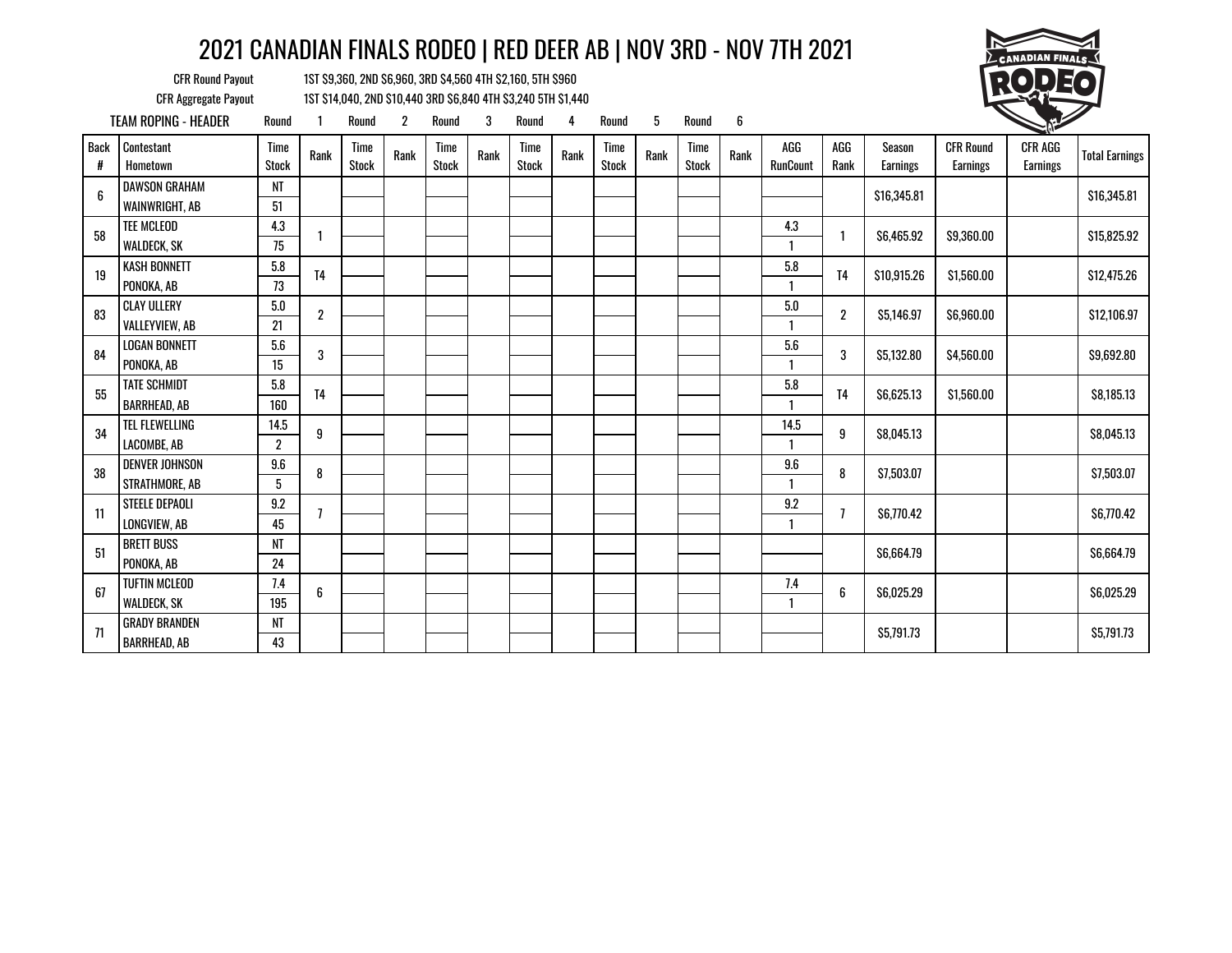

CFR Round Payout 1ST \$9,360, 2ND \$6,960, 3RD \$4,560 4TH \$2,160, 5TH \$960 CFR Aggregate Payout 1ST \$14,040, 2ND \$10,440 3RD \$6,840 4TH \$3,240 5TH \$1,440

TEAM ROPING - HEELER Round 1 Round 2 Round 3 Round 4 Round 5 Round 6 1 Back # **Contestant**  Hometown Time Time Rank Time<br>Stock Rank Stock Time Rank Time Rank Time<br>Stock Rank Stock Rank Stock Time Rank Time<br>Stock Rank Stock Rank Time Time Rank AGG<br>Stock Rank RunCount AGG Rank Season Earnings CFR Round Earnings CFR AGG Earnings Total Earnings 3 DILLON GRAHAM NT \$16,970.93 \$0.00 \$0.00 \$16,970.93 WAINWRIGHT, AB 31 59 BRADY CHAPPEL  $\begin{array}{|c|c|c|}\n\hline\n&4.3 & 1\n\end{array}$  1  $\frac{4.3}{4.3}$  1 \$6,465.90 \$9,360.00 \$0.00 \$15,825.90 MOOSE JAW, SK 75 1 1 LOGAN SPADY  $\begin{array}{|c|c|c|c|c|c|c|c|c|} \hline 5.8 & 5.8 & 5.560.00 & 5.8 & 5.2475.28 \ \hline \end{array}$ ALLIANCE, AB 73 1 82 WALDECK, SK  $\begin{array}{|c|c|c|c|}\n\hline\n 82 & \text{WALDECK, SK} \\
\hline\n\end{array}$  2  $\frac{5.0}{2}$  2 \$5,146.97 \$6,960.00 \$12,106.97 WALDECK, SK 21 1 20 KEELY BONNETT  $\begin{array}{|c|c|c|c|}\n\hline\n & 5.6 & 3\n\end{array}$  $\frac{5.6}{2}$  3 \$5,991.71 \$4,560.00 \$10,551.71 PONOKA, AB 15 1  $35$  TYREL FLEWELLING  $\begin{array}{|c|c|c|}\n\hline\n35 & \text{IACOMBE, AB}\n\end{array}$  9  $\frac{14.5}{2}$  9 \$8,045.11 \$0.045.11 \$8,045.11 LACOMBE, AB 2 1 <sup>74</sup> KAGEN SCHMIDT 5.8 T4 5.8 T4 \$5,466.56 \$1,560.00 \$0.00 \$7,026.56 BARRHEAD, AB 160 | | | | | | | | | | | | | | | 9 RILEY WARREN 9.2 <br>SUNDRE, AB 45 7  $\frac{9.2}{1}$  7 \$6,770.38 \$6,770.38 SUNDRE, AB 45 1 50 WYATT EIRIKSON  $\begin{array}{|c|c|c|}\hline 9.6 & 8 \end{array}$ 9.6 <sup>8</sup> \$6,692.82 \$0.00 \$0.00 \$6,692.82 OKOTOKS, AB 5 1 <sup>52</sup> KLAY WHYTE NT \$6,664.77 \$0.00 \$0.00 \$6,664.77 PONOKA, AB 24 68 KODY POTTS  $\begin{array}{|c|c|c|}\hline 7.4 & 6 \end{array}$  6  $\frac{7.4}{2}$  6 \$6,025.27 \$0.025.27 \$6,025.27 PEERS, AB 195 | | | | | | | | | | | | | | <sup>18</sup> QUENTIN BRANDEN NT \$5,791.73 \$0.00 \$0.00 \$5,791.73 BARRHEAD, AB 13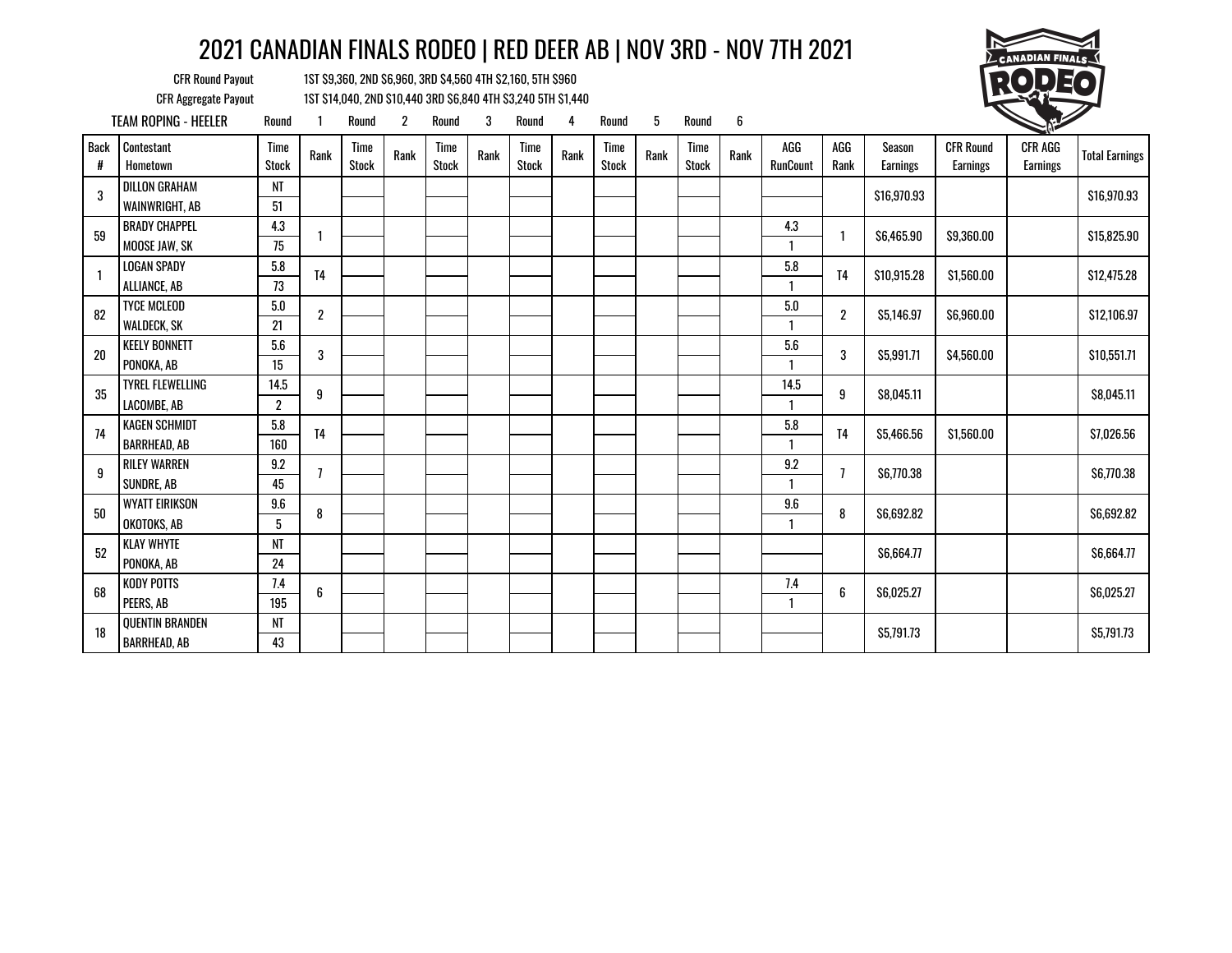CFR Round Payout 1ST \$850, 2ND \$510, 3RD \$340 CFR Aggregate Payout 1ST \$680, 2ND \$510, 3RD \$340, 4TH \$170

|                  | STEER RIDING                                       | Round                 |      | Round          |      | Round          |      | Round          | 4    |
|------------------|----------------------------------------------------|-----------------------|------|----------------|------|----------------|------|----------------|------|
| <b>Back</b><br># | Contestant<br>Hometown                             | Score<br><b>Stock</b> | Rank | Score<br>Stock | Rank | Score<br>Stock | Rank | Score<br>Stock | Rank |
| 95               | <b>JHETT WHEELER</b><br>SYLVAN LAKE, AB            | BO<br>601             |      | 622            |      |                |      |                |      |
| 99               | GRADY YOUNG<br><b>TYVAN, SK</b>                    | 70.5<br>603           | 2    | 618            |      |                |      |                |      |
| 102              | <b>KANE SCOTT</b><br>CONDOR, AB                    | 74.0<br>604           |      | 616            |      |                |      |                |      |
| 106              | <b>NASH LOEWEN</b><br>WINFIELD, AB                 | BO<br>600             |      | 621            |      |                |      |                |      |
| 107              | <b>HOLDEN ATKINSON</b><br><b>BLACK DIAMOND, AB</b> | BO<br>607             |      | 617            |      |                |      |                |      |
| 109              | <b>JESTIN JACKLIN</b><br>PONOKA, AB                | 62.0<br>606           | 3    | 620            |      |                |      |                |      |



|                         |             |                           |                                     | - 11                       |                       |
|-------------------------|-------------|---------------------------|-------------------------------------|----------------------------|-----------------------|
| AGG<br><b>HeadCount</b> | AGG<br>Rank | Season<br><b>Earnings</b> | <b>CFR Round</b><br><b>Earnings</b> | <b>CFR AGG</b><br>Earnings | <b>Total Earnings</b> |
|                         |             | \$3.066.41                |                                     |                            | \$3.066.41            |
| 70.5                    | 2           | \$2,547.71                | \$510.00                            |                            | \$3,057.71            |
|                         |             |                           |                                     |                            |                       |
| 74.0                    |             | \$2,164.80                | \$850.00                            |                            | \$3,014.80            |
|                         |             |                           |                                     |                            |                       |
|                         |             | \$1,698.23                |                                     |                            | \$1,698.23            |
|                         |             | <b>\$808.26</b>           |                                     |                            | <b>\$808.26</b>       |
| 62.0                    | 3           | \$103.30                  | \$340.00                            |                            | \$443.30              |
|                         |             |                           |                                     |                            |                       |

## 2021 CANADIAN FINALS RODEO | RED DEER AB | NOV 6TH - NOV 7TH 2021

|  | <b>CFR Round Pavout</b> |
|--|-------------------------|
|  | PER Accrocato Pavout    |

1ST \$2,300 2ND \$1,700, 3RD \$1,000 CFR Aggregate Payout 1ST \$3,500, 2ND \$2,500, 3RD \$1,500

| <b>LADIES BREAKAWAY</b> |  |
|-------------------------|--|
|-------------------------|--|

Round 1 Round 2 Round 3

| Back<br># | Contestant<br>Hometown                   | Score<br>Stock | Rank | Score<br>Stock | Rank | Score<br>Stock | Rank |
|-----------|------------------------------------------|----------------|------|----------------|------|----------------|------|
| 17        | LAKOTA BIRD<br>NANTON, AB                |                |      |                |      |                |      |
| 93        | <b>KENDAL PIERSON</b><br>WARDLOW, AB     |                |      |                |      |                |      |
| 96        | JENNA DALLYN                             |                |      |                |      |                |      |
| 98        | NANTON, AB<br><b>BAILEY HINES</b>        |                |      |                |      |                |      |
| 78        | MARWAYNE, AB<br><b>KYLIE WHITESIDE</b>   |                |      |                |      |                |      |
|           | LONGVIEW, AB<br><b>TAYLOR FLEWELLING</b> |                |      |                |      |                |      |
| 105       | LACOMBE, AB                              |                |      |                |      |                |      |



| AGG<br><b>HeadCount</b> | AGG<br>Rank | Season<br><b>Earnings</b> | <b>CFR Round</b><br><b>Earnings</b> | <b>CFR AGG</b><br><b>Earnings</b> | <b>Total Earnings</b> |  |
|-------------------------|-------------|---------------------------|-------------------------------------|-----------------------------------|-----------------------|--|
|                         |             | \$5,782.32                |                                     |                                   | \$5,782.32            |  |
|                         |             | \$3,934.18                |                                     |                                   | \$3,934.18            |  |
|                         |             | \$2,911.18                |                                     |                                   | \$2,911.18            |  |
|                         |             | \$2,674.02                |                                     |                                   | \$2,674.02            |  |
|                         |             | \$2,217.46                |                                     |                                   | \$2,217.46            |  |
|                         |             | \$1,867.78                |                                     |                                   | \$1,867.78            |  |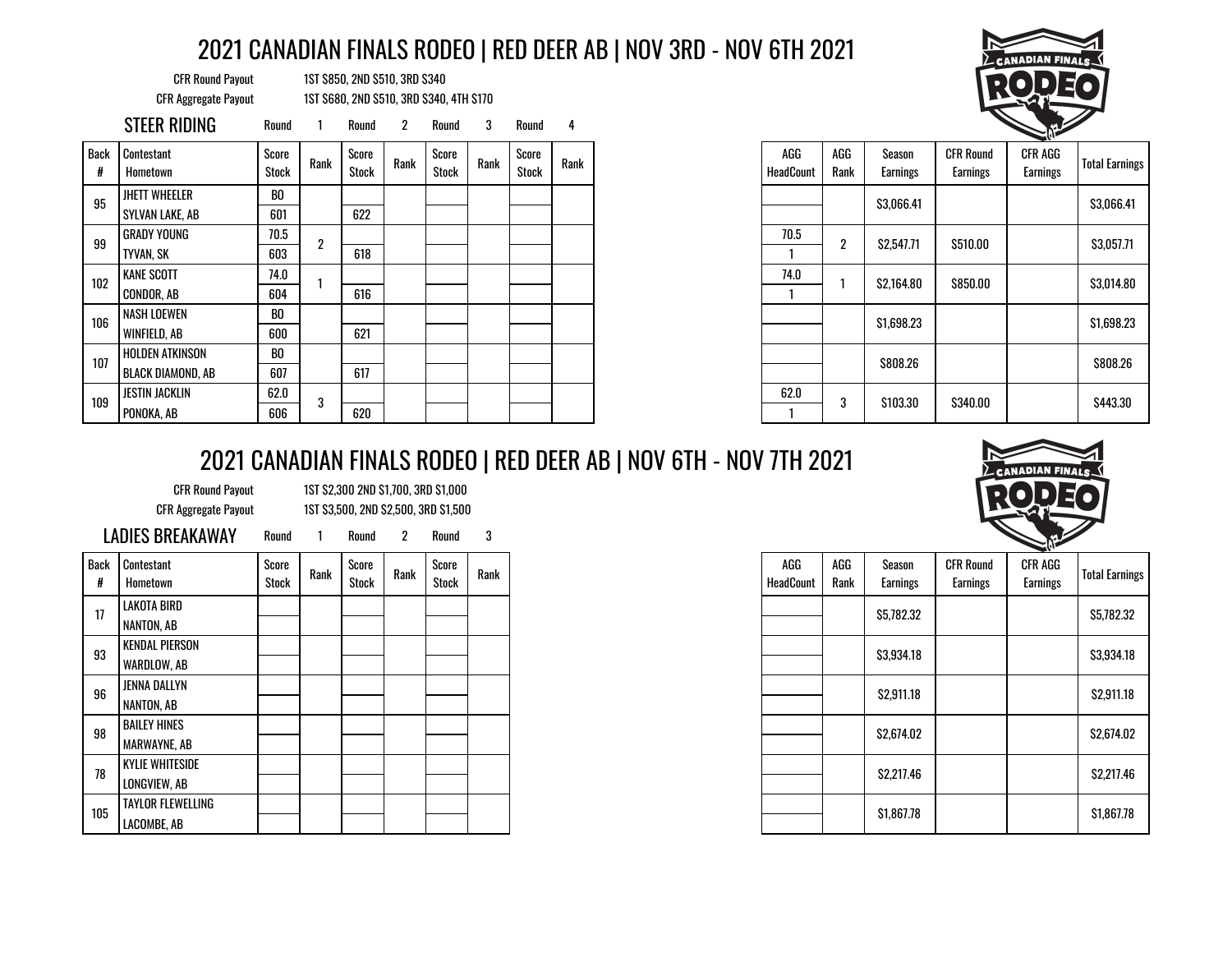| <b>CFR Round Payout</b> |                        |                       |      | 1ST \$1,020, 2ND \$680 |              |                       |      |
|-------------------------|------------------------|-----------------------|------|------------------------|--------------|-----------------------|------|
|                         | NOVICE SADDLEBRONC     | Round                 |      | Round                  | $\mathbf{2}$ | Round                 | 3    |
| <b>Back</b><br>#        | Contestant<br>Hometown | Score<br><b>Stock</b> | Rank | Score<br>Stock         | Rank         | Score<br><b>Stock</b> | Rank |
| 104                     | <b>BRODIE ROESSLER</b> | 70.5                  |      |                        |              |                       |      |
|                         | FAIRVIEW, AB           | 406                   |      | 405                    |              |                       |      |
| 101                     | <b>TYREL ROBERTS</b>   | B <sub>0</sub>        |      |                        |              |                       |      |
|                         | CHARLIE LAKE, BC       | 404                   |      | 401                    |              |                       |      |
| 100                     | <b>SAWYER EIRIKSON</b> | BO                    |      |                        |              |                       |      |
|                         | OKOTOKS, AB            | 413                   |      | 407                    |              |                       |      |



| Season<br><b>Earnings</b> | <b>CFR Round</b><br><b>Earnings</b> | CFR AGG<br><b>Earnings</b> | <b>Total Earnings</b> |
|---------------------------|-------------------------------------|----------------------------|-----------------------|
| \$1,705.30                | \$1.020.00                          |                            | \$2,725,30            |
| \$1.568.46                |                                     |                            | \$1,568.46            |
| \$1,319.20                |                                     |                            | \$1,319.20            |

# 2021 CANADIAN FINALS RODEO | RED DEER AB | NOV 3RD - NOV 5TH 2021

|                  | <b>CFR Round Payout</b> |                       | 1ST \$1,020, 2ND \$680 |                |      |                       |      |
|------------------|-------------------------|-----------------------|------------------------|----------------|------|-----------------------|------|
|                  | <b>NOVICE BAREBACK</b>  | Round                 |                        | Round          | 2    | Round                 | 3    |
| <b>Back</b><br># | Contestant<br>Hometown  | Score<br><b>Stock</b> | Rank                   | Score<br>Stock | Rank | Score<br><b>Stock</b> | Rank |
| 91               | <b>CRUZ MCNULTY</b>     | 78.0                  |                        |                |      |                       |      |
|                  | BIGGAR, SK              | 509                   |                        | 512            |      |                       |      |
| 103              | ETHAN MAZURENKO         | 72.5                  | ŋ                      |                |      |                       |      |
|                  | THORHILD, AB            | 502                   |                        | 513            |      |                       |      |

400~BIG STONE RODEO 711 RUBLES 408~DUFFY RODEO 2L SONORA 500~BIG STONE RODEO LT88 WHISKEY BENT 508~MACZA PRO RODEO 677 AKA 401~C+ RODEO CY47 KISSIN KATE 409~MACZA PRO RODEO 231 BLACK BETTY 501~BIG STONE RODEO Y12 HOMBRE 509~MACZA PRO RODEO 844 CRAZY ALICE 402~-C5 RODEO COMPANY B18 MISTER TWISTER 410~MACZA PRO RODEO 46 LUCKY CAB 502~C+ RODE0 709 THE GRADUATE 510~MACZA PRO RODEO 213 ALBERTA WILDCAT 403~-C5 RODEO COMPANY 5206 SHATTERED LUNATIC 411~OUTLAW BUCKERS 41 RIVER REFLECTION 503~C+ RODEO C731 CRISTIAN 511~MACZA PRO RODEO 504 SUNDAY STEPPER 404~DUANE KESLER RODEO 3371 DEVILS SUN 412~SAWYER PRO RODEO B222 HIGHLIGHT REEL 504~CALGARY STAMPEDE X-89 XAVIER JOAN 512~SAWYER PRO RODEO 437 GREY CLOUD 405~DUANE KESLER RODEO E13 FOX HOLE 413~VOLD RODEO 11 SHORTY 505~DUANE KESLER RODEO 77 FABIO 513~VOLD RODEO 30 SUPER 8 406~DUFFY RODEO 242 TOOL TIME 414~VOLD RODEO P87 TURF WARS 506~DUANE KESLER RODEO 701 EASY MONEY 514~VOLD RODEO 29 SHEER ICE 407~DUFFY RODEO 70 PATCHES 507~FRANKLIN NORTHCOTT YULE RODEO X4 INDIAN DANCER

CFR AGG

| Season<br>Earnings | <b>CFR Round</b><br>Earnings | CFR AGG<br>Earnings | <b>Total Earnings</b> |  |
|--------------------|------------------------------|---------------------|-----------------------|--|
| S4.042.96          | \$1,020.00                   |                     | \$5.062.96            |  |
| \$2,057.23         | \$680.00                     |                     | \$2.737.23            |  |